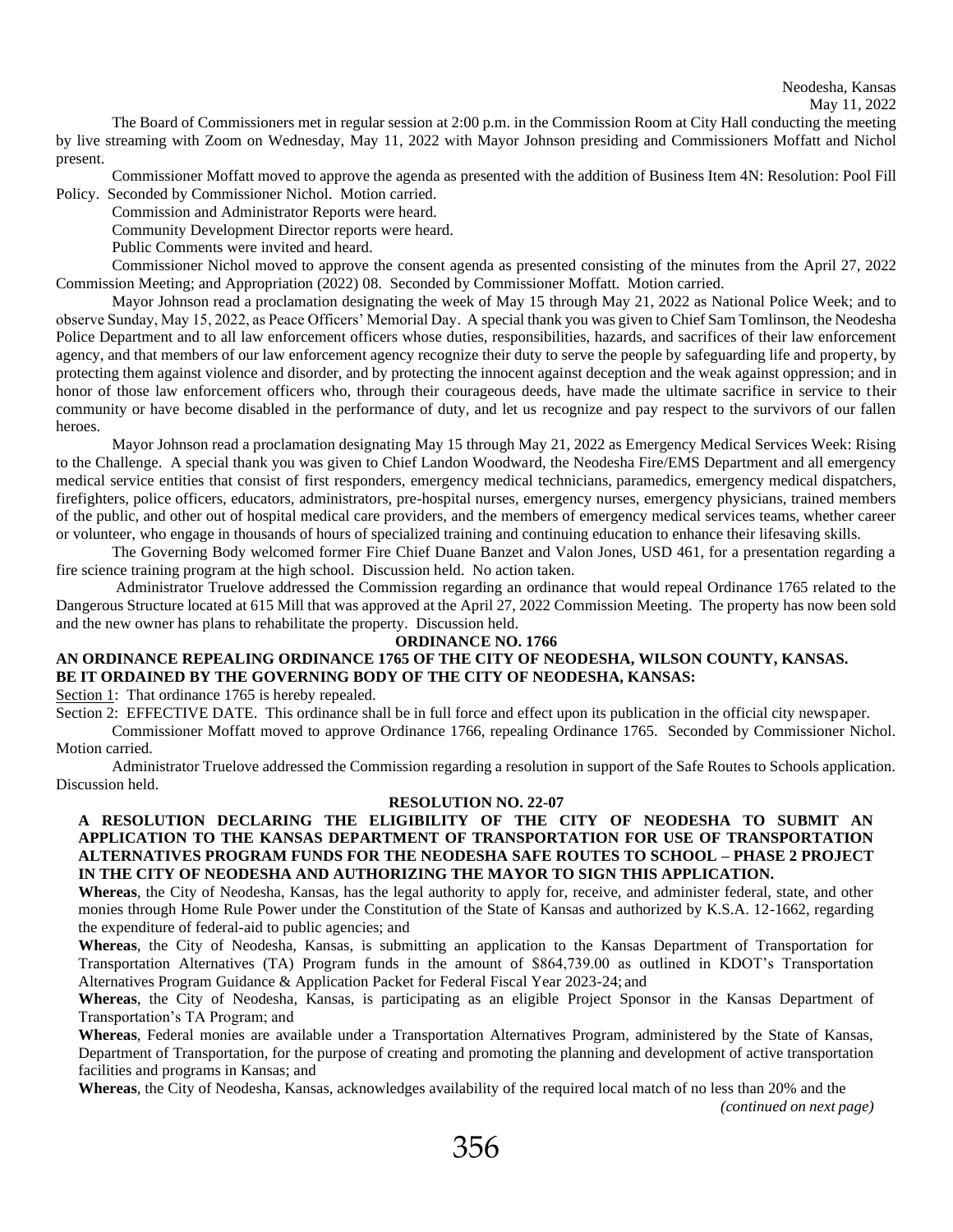availability of funds to pay all upfront costs, since the TA Program is a cost reimbursement program; and,

**Whereas**, the City of Neodesha, Kansas, agrees to pay any costs that exceed the project amount if the application is selected for funding; and,

**Whereas**, after appropriate public input and due consideration, the Governing Body of City of Neodesha, Kansas, has recommended that an application be submitted to the State of Kansas for the Neodesha Safe Routes to School – Phase 2 project.

#### **NOW, THEREFORE, BE IT RESOLVED BY THE GOVERNING BODY OF THE City of Neodesha, KANSAS**:

**SECTION 1**. That the City of Neodesha, Kansas, does hereby authorize Mayor to submit an application to the Kansas Department of Transportation for Transportation Alternatives Program funds on behalf of the citizens of City of Neodesha, Kansas.

**SECTION 2**. That the City of Neodesha, Kansas, hereby assures the Kansas Department of Transportation that sufficient funding for a minimum 20% match and all non-reimbursable expenses, e.g., PE, ROW, utilities, etc. for the Neodesha Safe Routes to School – Phase 2 project is available, as the Transportation Alternatives Program is a reimbursement program.

**SECTION 3**. That the City of Neodesha, Kansas, hereby assures the Kansas Department of Transportation that sufficient funding for the operation and maintenance of the Neodesha Safe Routes to School – Phase 2 project will be available for the life of the project.

**SECTION 4**. That the City of Neodesha, Kansas, hereby assures the Kansas Department of Transportation that the

City of Neodesha, Kansas, will have title or permanent easement to the Neodesha Safe Routes to School – Phase 2 project by the time of project letting, if necessary.

**SECTION 5**. That the CEO of City of Neodesha, Kansas, is authorized to sign the application to the Kansas Department of Transportation for Transportation Alternatives Program funds on behalf of the citizens of City of Neodesha, Kansas. The CEO is also authorized to submit additional information as may be required and act as the official representative of the City of Neodesha in this and subsequent related activities.

**SECTION 6**. That the City of Neodesha, Kansas, hereby assures the Kansas Department of Transportation that the City of Neodesha, Kansas, is willing and able to, if the Neodesha Safe Routes to School – Phase 2 project is selected for funding, administer all activities involved with the Neodesha Safe Routes to School – Phase 2 project.

Commissioner Nichol moved to approve Resolution 22-07 as presented. Seconded by Commissioner Moffatt. Motion carried. Administrator Truelove addressed the Commission regarding the consideration of a partnership with KMEA for the acquisition of three MW Caterpillar generators for internal power generation for the City. Discussion held. No action taken.

Administrator Truelove addressed the Commission regarding the approval of the project application for Safe Routes to Schools, and authorize the Mayor to sign. This application is for the construction phase of the project. Discussion held.

Commissioner Moffatt moved to approve the Safe Routes to Schools project application, and authorize the Mayor to sign. Seconded by Commissioner Nichol. Motion carried.

Administrator Truelove addressed the Commission regarding a street paving project from Jeff Hull Paving & Seal Coating for repairs to city streets. Discussion held.

Commissioner Nichol moved to approve the quote from Jeff Hull Paving & Seal Coating for street repairs, in an amount not to exceed \$147,865. Seconded by Commissioner Moffatt. Motion carried.

Administrator Truelove addressed the Commission regarding the purchase of replacement tables at the Neodesha Splash Zone. Discussion held.

Commissioner Moffatt moved to approve the quote from Terra Bound for replacement picnic tables, at a cost of \$7,000. Seconded by Commissioner Nichol. Motion carried.

Administrator Truelove addressed the Commission regarding a reappointment to the Library Board for a four-year term. Discussion held.

Commissioner Nichol moved to reappoint Pattie Bailey to the Library Board for a four-year term, with a term ending date of May 31, 2026. Seconded by Commissioner Moffatt. Motion carried.

Administrator Truelove addressed the Commission regarding the resignation of a member of the Economic Development Committee. Discussion held.

Commissioner Moffatt moved to accept the resignation of Terry Harper from the Economic Development Committee, effective immediately. Seconded by Commissioner Nichol. Motion carried.

Administrator Truelove addressed the Commission regarding the appointment of a City Commission member to the Economic Development Committee. Discussion held.

Commissioner Moffatt moved to appoint Devin Johnson to the Economic Development Committee. Seconded by Commissioner Nichol. Motion carried.

*(continued on next page)*